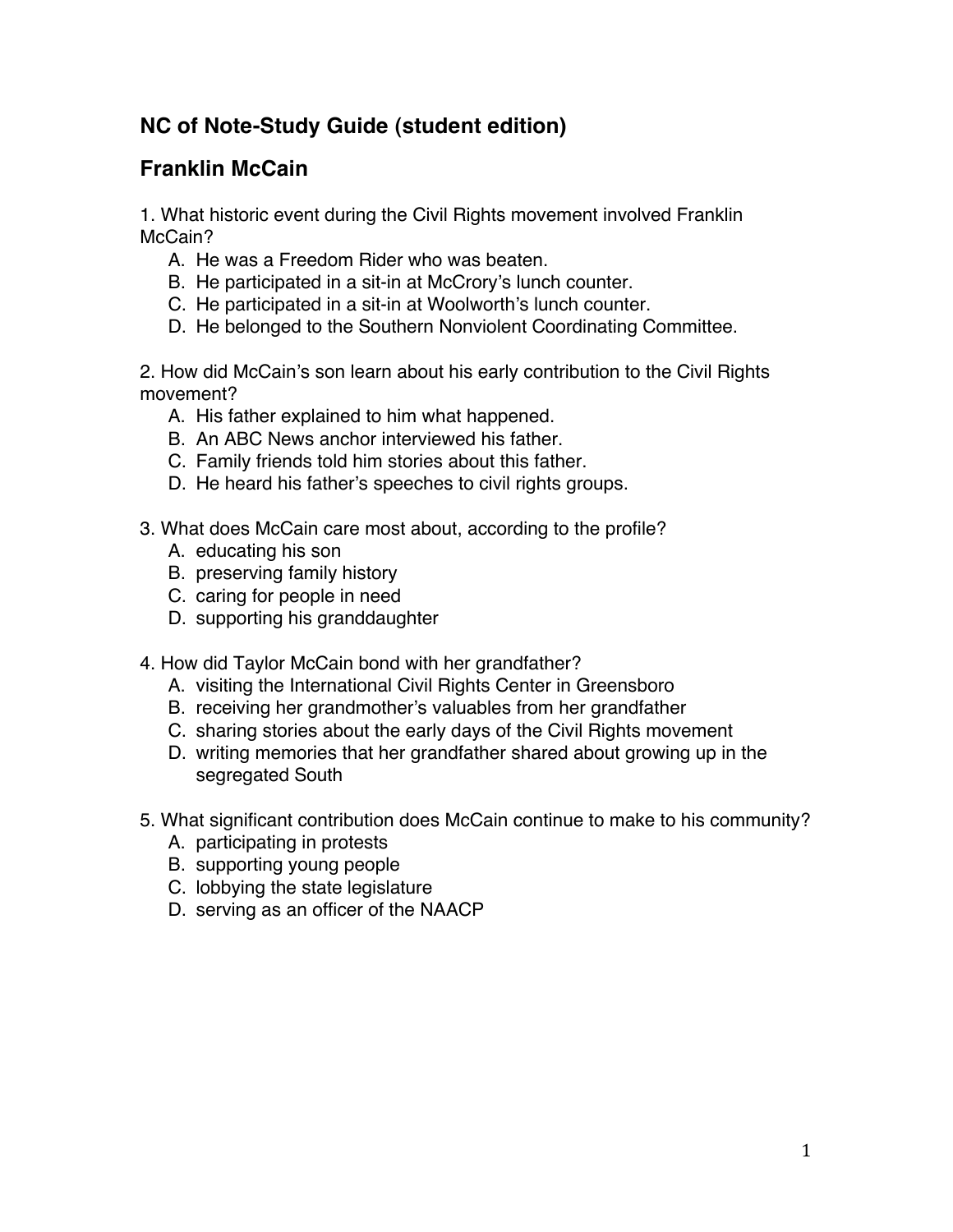

- 6. Who belongs in the circle above, based on the profile?
	- A. Melvin "Skip" Austin
	- B. Franklin McCain Jr.
	- C. Taylor McCain
	- D. Barbara Walters

7. During his growing up years, how did life in the outside world differ from his life at home, according to Franklin McCain?

- A. His parents were stricter than his schools were.
- B. He was reminded he was black in the outside world.
- C. He had to earn money outside the home to support his parents.
- D. He was taught not to fight whatever happened in the outside world.
- 8. How does McCain describe how he feels today?
	- A. hopeful
	- B. mad
	- C. sad
	- D. thankful

**WORDS:** What does the text tell you about an attribute or meaning of the following? What clues do you find in context? Does any word have a prefix or suffix, similar word or word within the word that aids in defining the word?